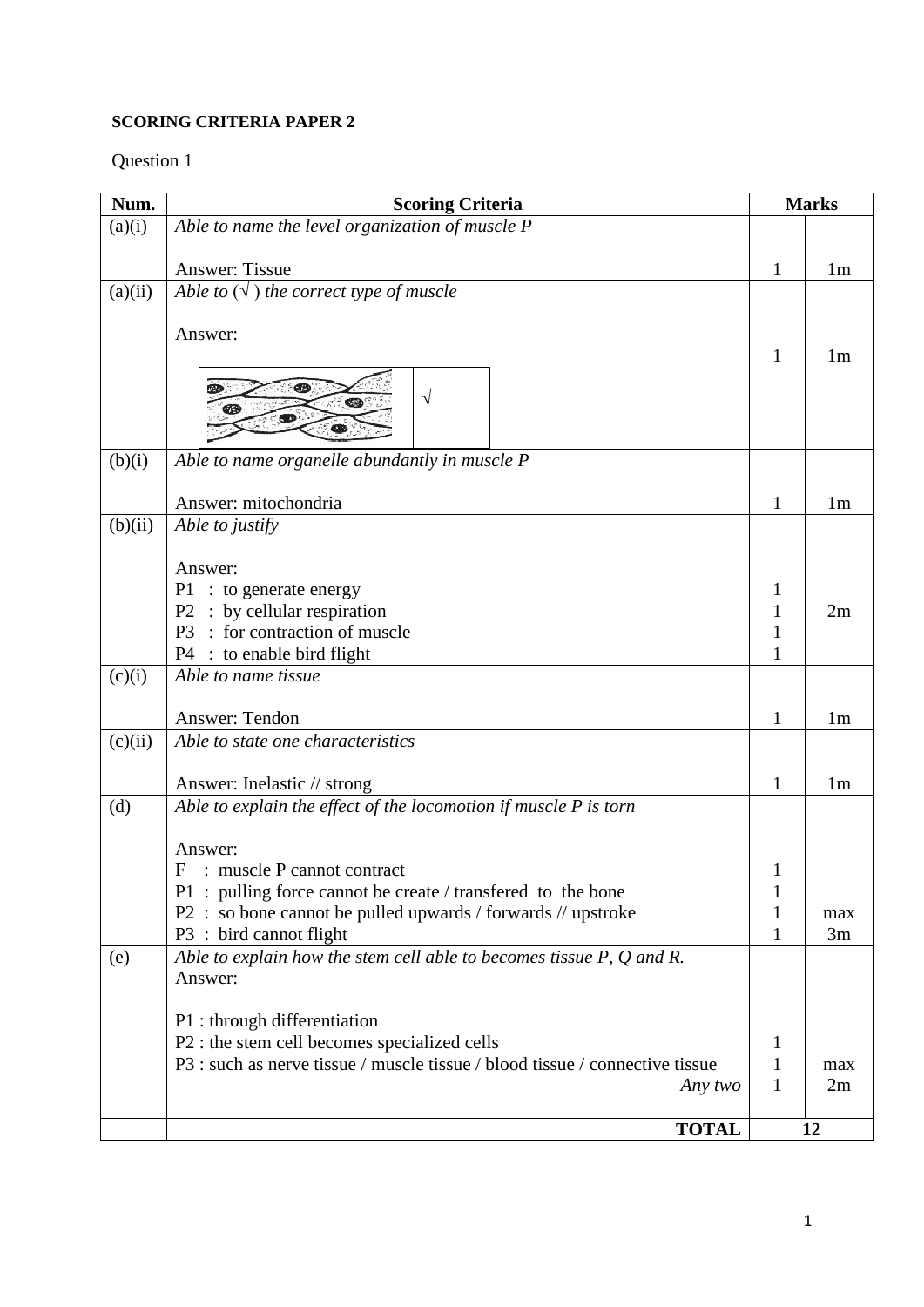| Num.     | <b>Scoring Criteria</b>                                                      |              | <b>Marks</b>   |
|----------|------------------------------------------------------------------------------|--------------|----------------|
| (a)(i)   | Able to identify the types of polysaccharide                                 |              |                |
|          | Answer:                                                                      |              |                |
|          | $X:$ starch                                                                  | $\mathbf{1}$ |                |
|          | $3\sqrt{ }=2m$<br>$Y:$ glycogen                                              | $\mathbf{1}$ |                |
|          | $2\sqrt{ }=1m$<br>Z: Cellulose<br>$1\sqrt{ }=0m$                             | $\mathbf{1}$ | Max 2          |
| (a)(ii)  | Able to state the basic unit of polysaccharide                               |              |                |
|          |                                                                              |              |                |
|          | Answer: Glucose                                                              | $\mathbf{1}$ | 1              |
| (a)(iii) | Able to explain the hydrolysis of starch                                     |              |                |
|          | Suggested answer:                                                            |              |                |
|          | P1: through enzymatic reaction // by hydrolysis process                      | 1            |                |
|          | P2: by using enzyme amylase                                                  | $\mathbf{1}$ | $\overline{2}$ |
|          |                                                                              |              |                |
| (b)(i)   | Able to name molecule P                                                      |              |                |
|          |                                                                              |              |                |
|          | Answer: Sucrose                                                              | $\mathbf{1}$ | 1              |
|          |                                                                              |              |                |
| (b)(ii)  | Able to name process $\overline{X}$ and $\overline{Y}$                       |              |                |
|          | Answer:                                                                      |              |                |
|          | X: condensation                                                              | $\mathbf 1$  |                |
|          | Y: hydrolysis                                                                | $\mathbf{1}$ | $\overline{2}$ |
| (c)      | Able to explain the assimilation of glucose                                  |              |                |
|          |                                                                              |              |                |
|          | Suggested answer:                                                            |              |                |
|          | $F1:$ In the liver                                                           | 1            |                |
|          | P1 : Excess of glucose in the blood is converted to glycogen and stored in   | 1            |                |
|          | the liver                                                                    |              |                |
|          | P2 : In the liver, if glucose level in blood is low glycogen is converted to | $\mathbf{1}$ |                |
|          | glucose                                                                      |              |                |
|          | P3 : Excess of glycogen is converted to lipids by the liver                  | 1            |                |
|          | F2: In the body cell                                                         | $\mathbf{1}$ |                |
|          | P4 : Reaching the body cells, glucose is oxidized to release energy in       | $\mathbf{1}$ | Max 4          |
|          | cellular respiration                                                         |              |                |
|          | <b>TOTAL</b>                                                                 |              | 12             |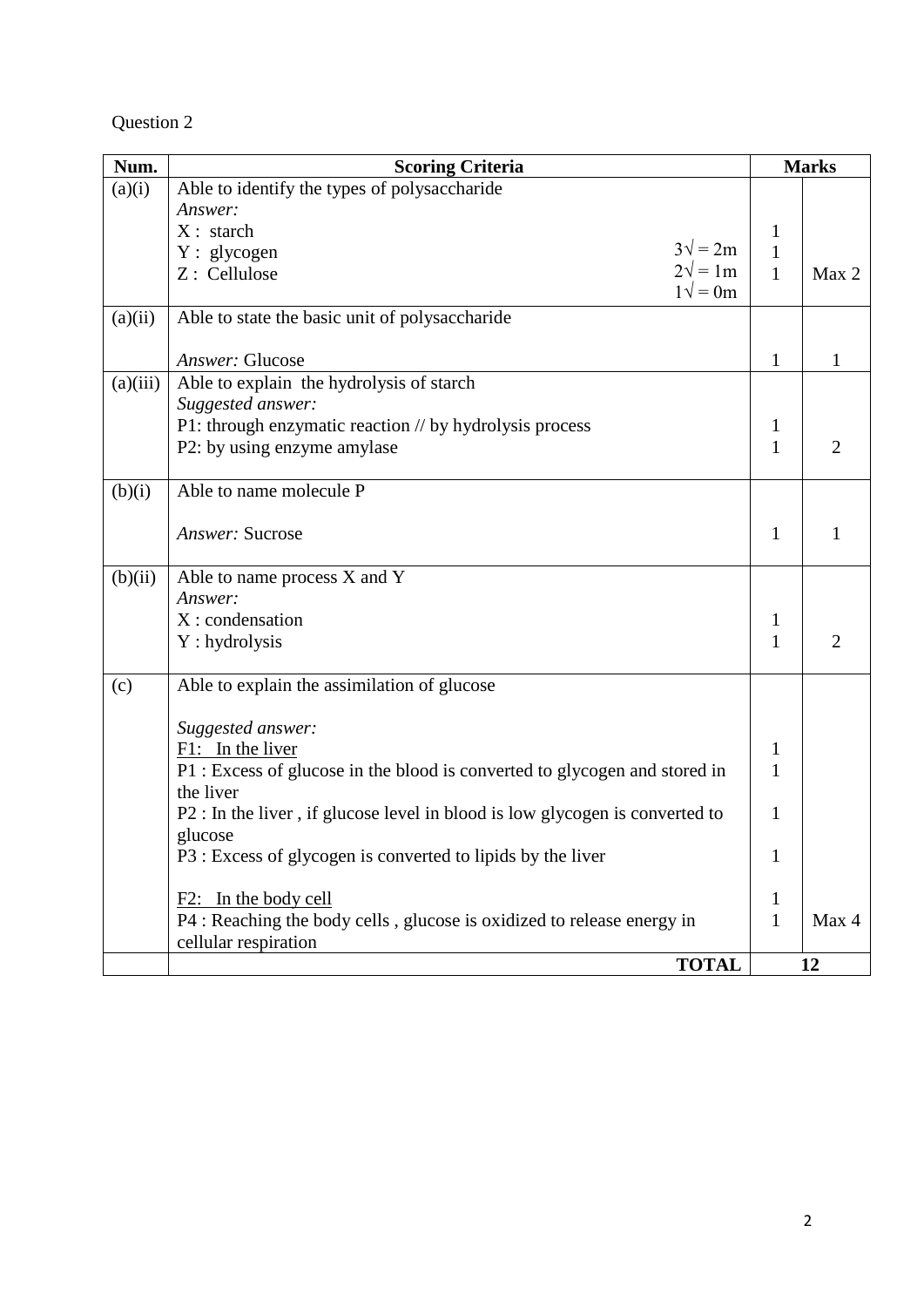| <b>Num</b> |                                                                                                          | Scoring criteria                                                     | <b>Marks</b>                 |    |
|------------|----------------------------------------------------------------------------------------------------------|----------------------------------------------------------------------|------------------------------|----|
| (a)(i)     | Able to name structure R                                                                                 |                                                                      |                              |    |
|            | $R:$ Grana                                                                                               |                                                                      | 1                            | 1  |
| (a)(ii)    |                                                                                                          | Able to state one similarity and one differences between the product |                              |    |
|            | of light reaction and dark reaction.                                                                     |                                                                      |                              |    |
|            |                                                                                                          |                                                                      |                              |    |
|            | Similarity:                                                                                              |                                                                      |                              |    |
|            | S1 : Both rection occur in chloroplast                                                                   |                                                                      | 1                            | 3  |
|            | Differences:                                                                                             |                                                                      |                              |    |
|            | <b>Reaction in R</b><br>$\mathbf{F}$ :                                                                   | <b>Reaction in S</b>                                                 |                              |    |
|            | $D1:$ Occur in grana                                                                                     | Occur in stroma                                                      | $\mathbf{1}$                 |    |
|            | $D2:$ Needs light                                                                                        | Does not need light                                                  | $\mathbf{1}$                 |    |
|            | D3 : Produce oxygen (and water)                                                                          | Produce glucose                                                      | $\mathbf{1}$                 |    |
|            | D4 : Not involve enzyme                                                                                  | Involve enzyme                                                       | $\mathbf{1}$                 |    |
|            | D5: Photolysis of water                                                                                  | Reduction of carbon dioxide                                          | 1                            |    |
|            |                                                                                                          | $\left( \text{any } 2 \right)$                                       |                              |    |
| (b)        |                                                                                                          | Able to explain the effects to the mechanism of dark reaction if the |                              |    |
|            | plant is exposed to the light for 24 hours everyday.                                                     |                                                                      |                              |    |
|            | P1 : more hydrogen (ions/atoms) are produced during light reaction                                       |                                                                      |                              |    |
|            |                                                                                                          |                                                                      | $\mathbf{1}$<br>$\mathbf{1}$ | 2  |
|            | P2 : more carbon dioxide can be fix by hydrogen atom                                                     |                                                                      |                              |    |
|            | P3 : more glucose/amino acid/fatty acid are produced<br>P4 : rate of dark reaction increase              |                                                                      |                              |    |
|            |                                                                                                          |                                                                      | 1                            |    |
| (c)        | Able to explain how the condition of the environment affects the<br>rate of photosynthesis of the plant. |                                                                      |                              |    |
|            |                                                                                                          |                                                                      |                              |    |
|            | F1 : dust particle will cover/accumulate on the surface of the leaf                                      |                                                                      | 1                            | 3  |
|            |                                                                                                          |                                                                      | 1                            |    |
|            | P1 : less light energy will be trapped by the chloroplast<br>F2 : dust particle block the stomata        |                                                                      | 1                            |    |
|            | P2 : less/no supply of carbon dioxide into the cell                                                      |                                                                      | 1                            |    |
|            | P3 : rate of photosynthesis decreases                                                                    |                                                                      | $\mathbf{1}$                 |    |
| (d)        | Able to explain how this method is carried out during winter to                                          |                                                                      |                              |    |
|            | ensure the production of crops throughout the year.                                                      |                                                                      |                              |    |
|            |                                                                                                          |                                                                      |                              |    |
|            | $F:$ In winter, the temperature is very low//light intensity is low and the                              |                                                                      | 1                            | 3  |
|            | rate of photosynthesis is very low                                                                       |                                                                      |                              |    |
|            | P1 : in the greenhouse, light intensity/concentration of carbon                                          |                                                                      | 1                            |    |
|            | dioxide/temperature are maintained at optimum level (for                                                 |                                                                      |                              |    |
|            | photosynthesis) throughout the year.                                                                     |                                                                      | 1                            |    |
|            | P2 : so the rate of photosynthesis is maintain at maximum level                                          |                                                                      |                              |    |
|            | throughout the year                                                                                      |                                                                      | 1                            |    |
|            | P3 : this will increase yields of crops production throughout the year                                   |                                                                      |                              |    |
|            |                                                                                                          |                                                                      |                              |    |
|            |                                                                                                          | <b>Total</b>                                                         |                              | 12 |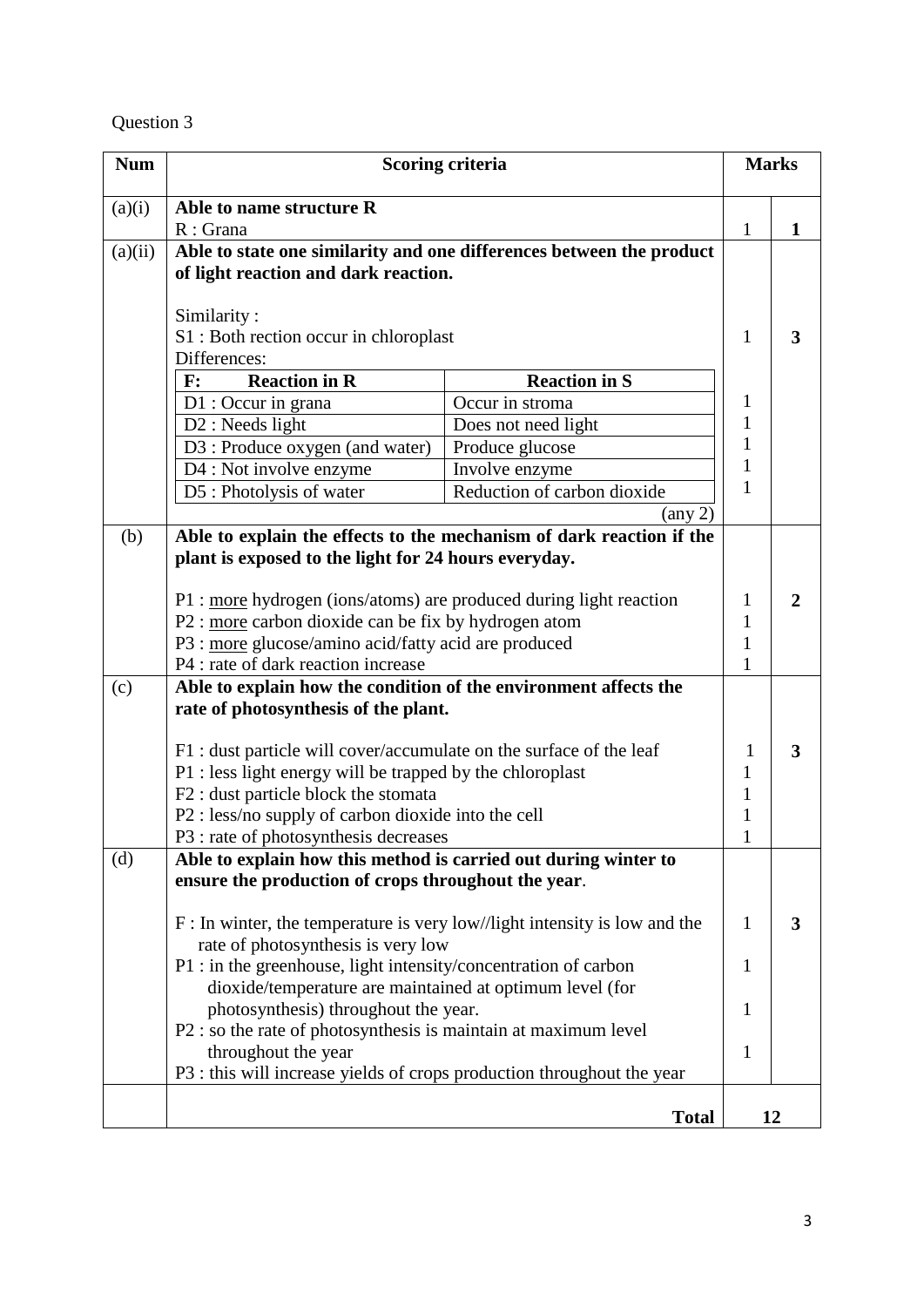| <b>Num</b> | <b>Scoring Criteria</b>                                                                                                                                                                                                                                                                            | <b>Marks</b>                      |                |
|------------|----------------------------------------------------------------------------------------------------------------------------------------------------------------------------------------------------------------------------------------------------------------------------------------------------|-----------------------------------|----------------|
| (a)        | Able to name two systems involve in regulating of respiratory gases                                                                                                                                                                                                                                |                                   |                |
|            | Answer:<br>Blood circulatory system // Respiratory system // Nerves system<br>Any two                                                                                                                                                                                                              | $\overline{2}$                    | 2              |
| (b)(i)     | Able to explain why the blood pH decrease                                                                                                                                                                                                                                                          |                                   |                |
|            | Answer:<br>P1: Increase of carbon dioxide in blood<br>P2: Carbon dioxide reacts with water (in blood plasma)<br>P3: Formed carbonic acids                                                                                                                                                          | $\mathbf{1}$<br>1<br>$\mathbf{1}$ | Max 2          |
| (b)(ii)    | Able to explain how a drop in pH value of the blood can be<br>detected by the body                                                                                                                                                                                                                 |                                   |                |
|            | Answer:<br>P1: Detected by the peripheral chemoreceptors<br>P2: Send nerve impulses to the central chemoreceptors / respiratory<br>centre                                                                                                                                                          | $\mathbf{1}$<br>1                 | $\overline{2}$ |
| (c)        | Able to describe how to regulate the concentration of oxygen in the<br>blood                                                                                                                                                                                                                       |                                   |                |
|            | Suggested answer:<br>P1: Level of oxygen in blood decrease detected by peripheral<br>chemoreceptors<br>P2: Nerve impulse send to central chemoreceptors (in medulla<br>oblongata)                                                                                                                  | 1<br>$\mathbf{1}$<br>1            |                |
|            | P3: Impulse send to diaphragm / and intercostals muscles and<br>cardiac muscles<br>P4: Breathing rate and heart beat rate increase<br>P5: Intake more oxygen                                                                                                                                       | 1<br>1                            | Max 3          |
| (d)        | Able to explain the effects of smoking on his heartbeat rate and<br>breathing rate.                                                                                                                                                                                                                |                                   |                |
|            | Suggested answer:<br>F: Higher heartbeat rate and breathing rate<br>P1: carbon monoxide (in blood) combine with haemoglobin<br>P2: cause him to breath faster / and deeper<br>P3: to obtain more oxygen<br>P4: Nicotine in blood cause release of adrenaline<br>P5: and make the heart pump faster | 1<br>1<br>1<br>1<br>1<br>1        | Max<br>3       |
|            | <b>Total</b>                                                                                                                                                                                                                                                                                       |                                   | 12             |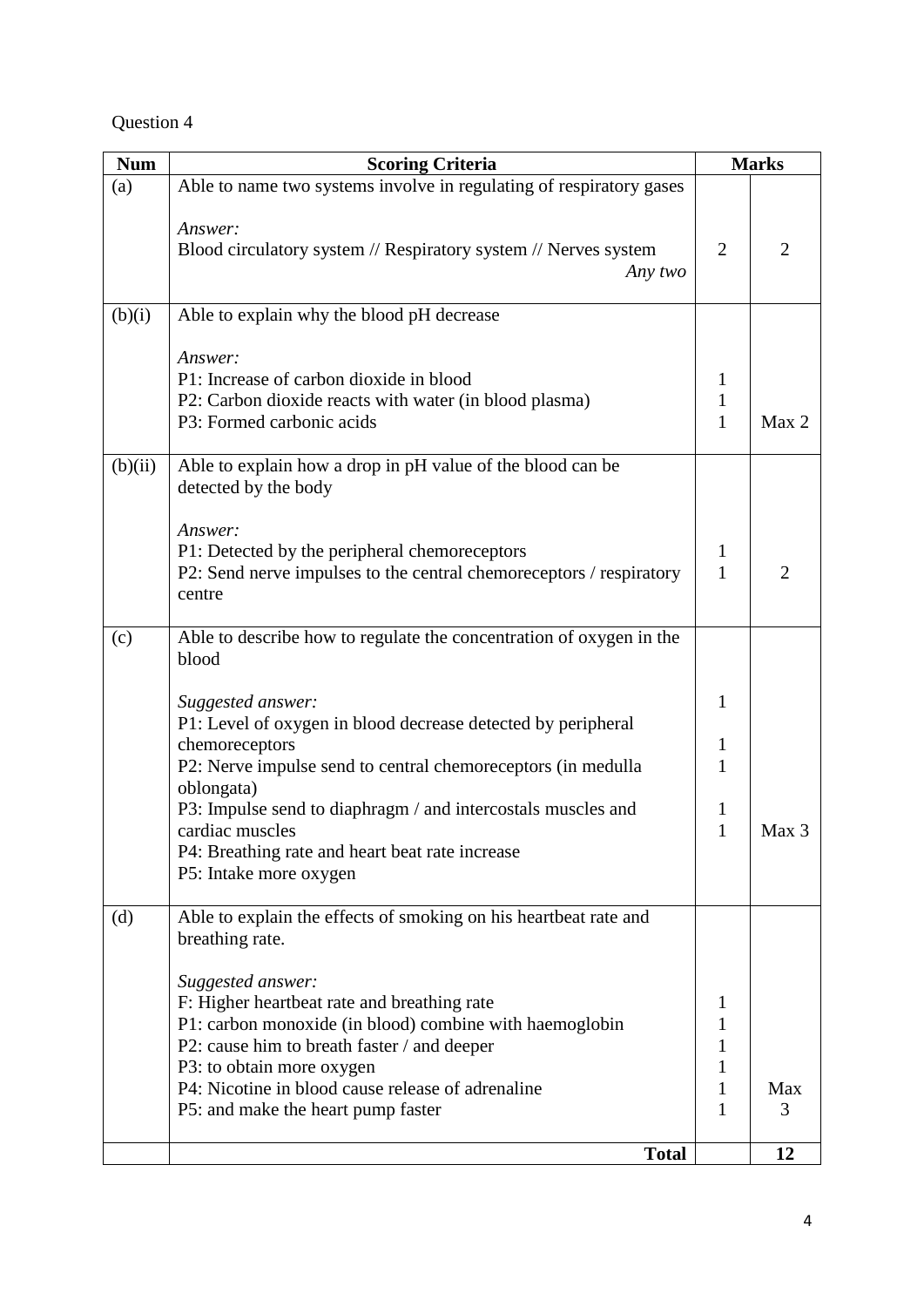| <b>NUM</b> | <b>SCORING CRITERIA</b>                                                                                               |              | <b>MARK</b>    |
|------------|-----------------------------------------------------------------------------------------------------------------------|--------------|----------------|
| (a)        | Able to explain how skin and mucous membranes act on the first line of                                                |              |                |
|            | defence mechanism                                                                                                     |              |                |
|            |                                                                                                                       |              |                |
|            | Suggested answer                                                                                                      |              |                |
|            | Skin:                                                                                                                 |              |                |
|            | $F1$ :<br>strong layer<br>P1:                                                                                         | 1<br>1       |                |
|            | Hard / cannot be penetrates by microorganisms (as physical barrier)<br>F2:<br>secretes sebum                          | $\mathbf{1}$ |                |
|            | P2:<br>that provides a protective layer on the skin / acidic substances that                                          | $\mathbf{1}$ |                |
|            | prevent growth (as chemical barrier) of certain bacteria and fungi                                                    |              |                |
|            | Secretes sweat that contain lysozyme<br>F3:                                                                           | $\mathbf{1}$ |                |
|            | used to breakdown bacteria cell wall<br>P3:                                                                           | 1            |                |
|            | F4:<br>Blood clotting process occur at fast                                                                           | 1            | Max            |
|            | P4:<br>Able to prevent entering of microorganisms into the blood                                                      | $\mathbf{1}$ | $\overline{2}$ |
|            | Any IF 1P                                                                                                             |              |                |
|            |                                                                                                                       |              |                |
|            | Mucous membranes:                                                                                                     |              |                |
|            | Layer on trachea / respiratory tract / digestive tract / urogenital tract<br>F1:                                      | $\mathbf{1}$ | $\overline{2}$ |
|            | P1:<br>secretes mucus that contain lysozymes to breakdown / digest bacteria.                                          | $\mathbf{1}$ |                |
|            |                                                                                                                       |              |                |
|            |                                                                                                                       |              |                |
| (b)        | Able to explain the action of blood cell Q against bacteria                                                           |              |                |
|            |                                                                                                                       |              |                |
|            | Suggested answer:                                                                                                     |              |                |
|            | P1: By phagocytosis.                                                                                                  | $\mathbf{1}$ |                |
|            | P2: Phagocyte /Neutrophil attracted /move towards (chemical / protein                                                 | 1            |                |
|            | produced by) bacteria/phatogen /antigen //extends / form pseudopodia                                                  |              |                |
|            | P3: (Phagocytes /neutrophil) engulfs the bacteria /pathogen                                                           | 1            |                |
|            | //(Phagocytes/Neutrophil) surrounds/binds itself to bacteria<br>P4: Forms phagosome /food vacuole /phagocytic vesicle | 1            |                |
|            | P5: (Lysosome fuse with phagosome and) release/secrete enzyme lysozyme                                                | 1            |                |
|            | into phagosome / food vacuole /phagocytic vesicle                                                                     |              |                |
|            | P6: (Enzyme / lysozyme in lysosome) digests / destroy the bacteria                                                    | $\mathbf{1}$ | Max 3          |
|            | /pathogens /antigen                                                                                                   |              |                |
|            | Accept : kill the bacteria                                                                                            |              |                |
|            |                                                                                                                       |              |                |
|            |                                                                                                                       |              |                |
|            |                                                                                                                       |              |                |
|            |                                                                                                                       |              |                |
|            |                                                                                                                       |              |                |
|            |                                                                                                                       |              |                |
|            |                                                                                                                       |              |                |
|            |                                                                                                                       |              |                |
|            |                                                                                                                       |              |                |
|            |                                                                                                                       |              |                |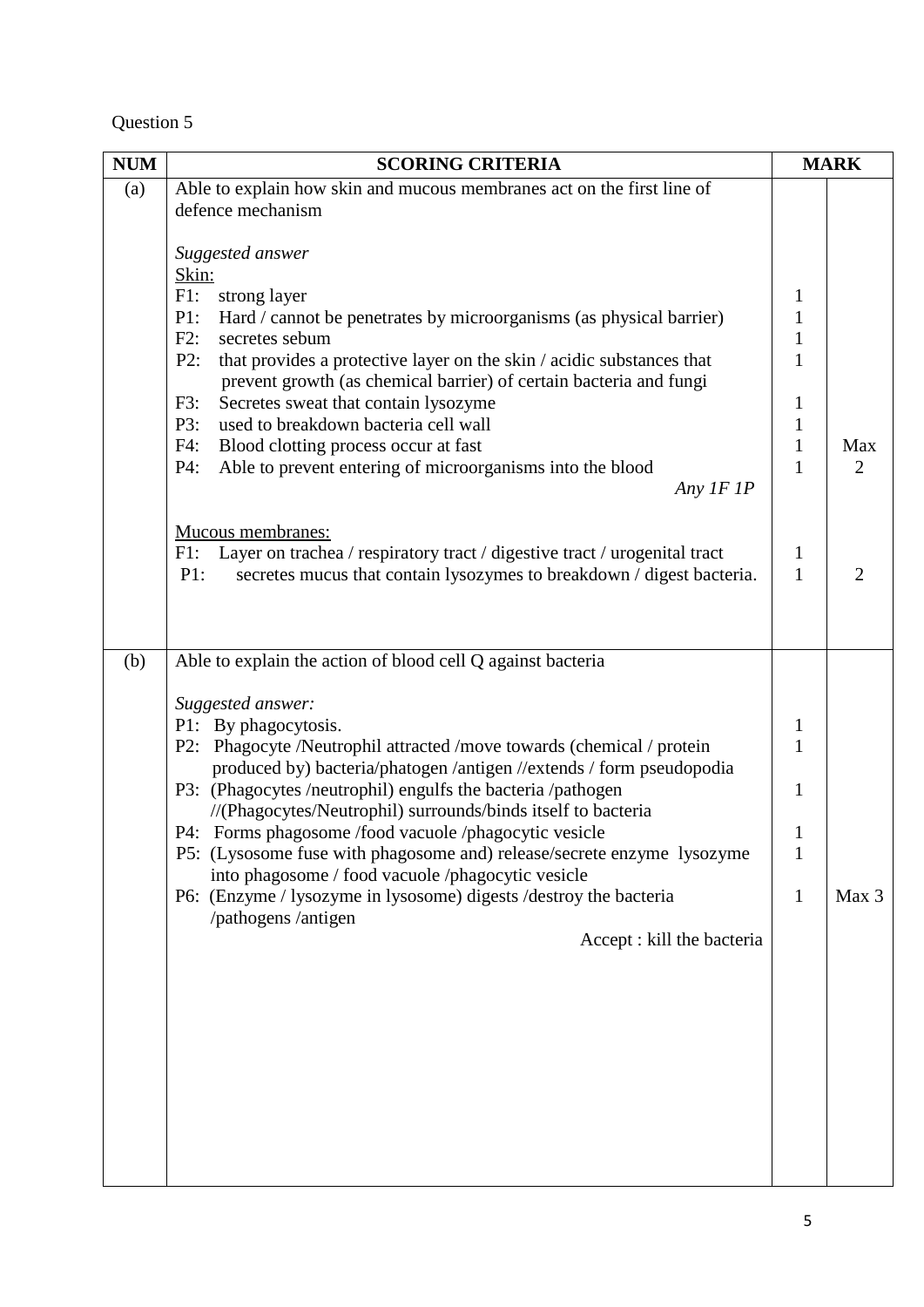| (c)(i)  | Able to describe type of immunization based on the graph                                                                                     |              |                  |
|---------|----------------------------------------------------------------------------------------------------------------------------------------------|--------------|------------------|
|         | Suggested answer                                                                                                                             |              |                  |
|         | Diagram $5.3$ (a):                                                                                                                           |              |                  |
|         | P1:<br>Injection P is vaccin // contains a weakened / dead patogens //                                                                       | $\mathbf{1}$ |                  |
|         | vaccination<br>to stimulate white blood cells/lymphocyte/B-lymphocyte to produce<br>P2:                                                      | $\mathbf{1}$ |                  |
|         | antibody // the body gain the ability/immunity against the                                                                                   |              |                  |
|         | disease/hepatitis B//the antibody able to destroy                                                                                            |              |                  |
|         | pathogene/antigen//Artificial (Acquire) Active Immunity                                                                                      |              |                  |
|         | Accept: Fight against the pathogene /antigen<br>Reject: Fight against the disease                                                            |              |                  |
|         | P3:<br>Need a booster / second injection of vaccine (after a few                                                                             | $\mathbf{1}$ |                  |
|         | years of vaccination) will stimulate the lymphocyte to produce more<br>antibodies quickly                                                    |              |                  |
|         | stimulates a quicker and longer lasting response // the concentration<br>P4:                                                                 | $\mathbf{1}$ |                  |
|         | of antibodies in the body will be able to reach the effective immunity                                                                       |              | Max <sub>3</sub> |
|         | level //and can induce a long lasting immunity // to ensure that the<br>level of antibody (in the body) is enough to give protection against |              |                  |
|         | the pathogen                                                                                                                                 |              |                  |
|         | $F$ : Hepatitis B / Any suitable example                                                                                                     | $\mathbf{1}$ |                  |
| (c)(ii) | Diagram $5.3$ (b):                                                                                                                           |              |                  |
|         | Injection Q is serum / antiserum //contains ready-made antibody against<br>$Q1$ :<br>a particular disease/tetanus                            | $\mathbf{1}$ |                  |
|         | (The antibody) is injected directly into the blood/body and react<br>$Q2$ :                                                                  | 1            |                  |
|         | immediately against the specific antigens (in the body) /to give                                                                             |              |                  |
|         | immediately protection against the disease / tetanus<br>// Concentration of antibodies increases immediately and exceeds level               |              |                  |
|         | of immunity                                                                                                                                  |              |                  |
|         | $Q3$ :<br>The injection serum (antibody) can only induced a short lived                                                                      | 1            |                  |
|         | immunity /quick temporary immunity //the level of antibody                                                                                   |              |                  |
|         | decrease rapidly // Type of immunity cannot last for several weeks or<br>months (because the foreign antibodies break down in the body and   |              |                  |
|         | are not replaced)                                                                                                                            |              |                  |
|         | Tetanus / Any suitable example<br>F:                                                                                                         | 1            | Max 3            |
|         | <b>TOTAL</b>                                                                                                                                 |              | 12               |
|         |                                                                                                                                              |              |                  |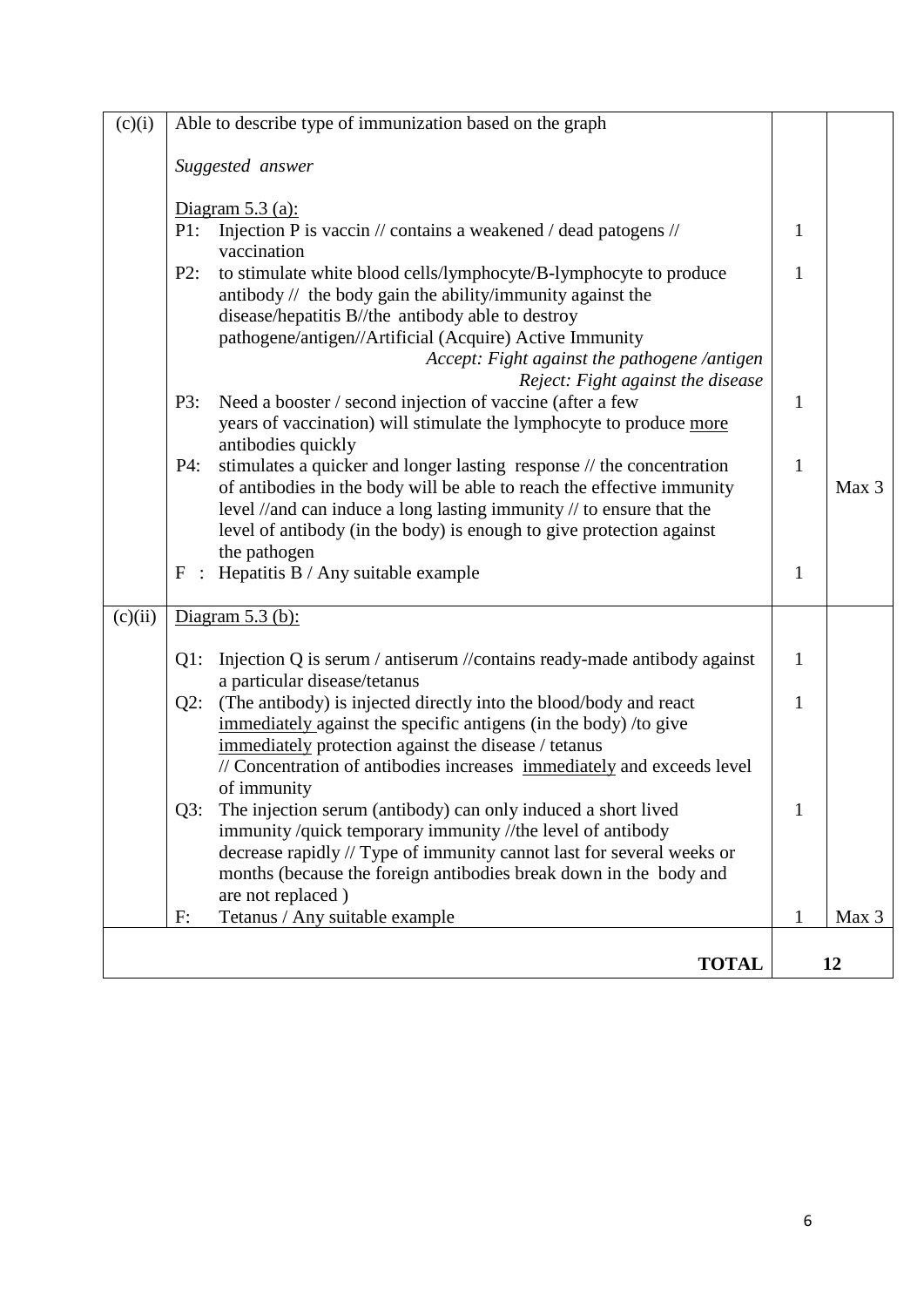| <b>Question</b> | <b>Mark Scheme</b>                                                                                                                                                                                                                                                                                                                                                             | <b>Sub</b>                  | <b>Total</b> |
|-----------------|--------------------------------------------------------------------------------------------------------------------------------------------------------------------------------------------------------------------------------------------------------------------------------------------------------------------------------------------------------------------------------|-----------------------------|--------------|
| 6(a)            | Able to explain the formation of urine occurs at A, B and C                                                                                                                                                                                                                                                                                                                    | <b>Mark</b>                 | <b>Mark</b>  |
|                 | F1: Process occur at A is Ultrafiltration<br>P1: At the Bowman's Capsule<br>P2: The process in which hydrostatic pressure causes water and<br>small dissolved molecules and ions to diffuse across a<br>membrane of glomerulus and Bowman's capsule<br>P3: Except red blood cells, platlet and plasma protein<br>P4:Different diameter between efferent arteriole and afferent | 1<br>$\mathbf{1}$<br>1<br>1 |              |
|                 | arteriole causes high hydrostatic pressure in blood flow<br>F2: Process occur at B is Reabsorption<br>P5: At proximal convoluted tubule<br>P6: The process where the useful substance/ glucose diffuse<br>across the wall of the kidney tubule into the blood capillaries<br>network                                                                                           | 1<br>1<br>$\mathbf{1}$<br>1 |              |
|                 | F3: Process occur at C is Secretion<br>P7: At distal convoluted tubule<br>P8:A process in which waste products/ urea/uric acid/ ammonia<br>and excess substances are pumped out of the blood capillaries                                                                                                                                                                       | 1<br>1                      |              |
|                 | into distal convoluted tubule by active transport<br>P9:Drugs and toxic substances through simple diffusion                                                                                                                                                                                                                                                                    | 1<br>$\mathbf{1}$           |              |
|                 | Maximum                                                                                                                                                                                                                                                                                                                                                                        | 6                           | 6            |
| 6(b)            | Able to explain the cause of this condition and how kidney<br>failure is treated                                                                                                                                                                                                                                                                                               |                             |              |
|                 | <b>Causes</b><br>C1: eat excess protein/ mineral salt/ carbohydrate<br>C2: after digestion of protein excess amino acids produce/ after<br>digestion carbohydrate excess glucose produce<br>C3: cause pressure to proximal convoluted tubule function                                                                                                                          | 1<br>$\mathbf{I}$<br>1      |              |
|                 | <b>Treated</b><br>T1: by haemodialysis / dialysis machine<br>T2: a method for removing waste products such as potassium/<br>urea/ water from the blood                                                                                                                                                                                                                         | 1<br>1                      |              |
|                 | T3: by kidney transplant<br>T4: new kidney is sutured into new place/the vessels of the new<br>kidney are connected to the vessels leading to the right leg<br>T5: the ureter is sutured to the bladder.<br>At least 1C and 1T                                                                                                                                                 | 1<br>1<br>1                 | Max<br>4     |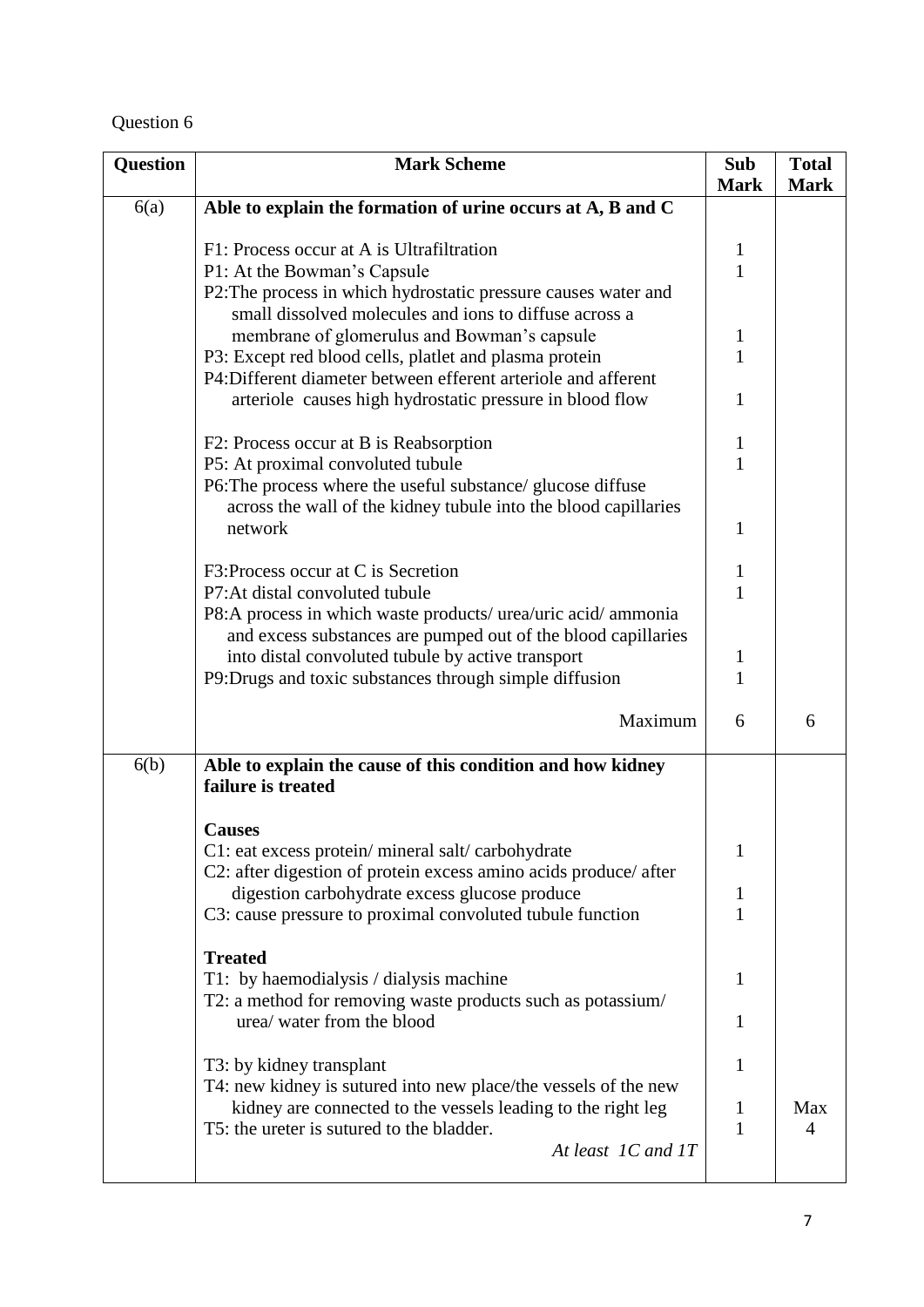| 6(c)<br>Able to describe briefly the mechanism of osmoregulation if a<br>person                                          |              |       |
|--------------------------------------------------------------------------------------------------------------------------|--------------|-------|
| (i)<br>Drinking too much water                                                                                           |              |       |
| F1: cause the osmotic pressure of blood is lower<br>P1: the osmoreceptor in the hypothalamus are less stimulated/        | 1            |       |
| the pituitary gland is less stimulated<br>less ADH is secreted.<br>P2:                                                   | $\mathbf 1$  |       |
| P3:<br>causes distal convoluted tubule and collecting duct<br>become impermeable to water.                               | 1            |       |
| less water is reabsorbed<br>P4:<br>P5:<br>the blood osmotic pressure rises to normal                                     | $\mathbf{1}$ | Any 5 |
| (ii)<br>Eating too much salty foods                                                                                      |              |       |
| cause the osmotic pressure of blood is higher<br>F2:<br>the osmoreceptor cells in the hypothalamus are stimulated<br>P6: | 1            |       |
| /the pituitary gland is stimulated<br>more ADH is secreted.<br>P7:                                                       | 1<br>1       |       |
| P8; causes the distal convoluted tubule and collecting duct<br>become more permeable to water.                           | 1            |       |
| more water is reabsorbed<br>P9:<br>P <sub>10</sub> :<br>the blood osmotic pressure drops to normal                       | $\mathbf{1}$ | Any 5 |
|                                                                                                                          | Maximum      | 10    |
|                                                                                                                          | <b>TOTAL</b> | 20    |

| <b>Num</b> | <b>Mark Scheme</b>                                               |   | <b>Mark</b> |
|------------|------------------------------------------------------------------|---|-------------|
| (a)(i)     | Able to name 4 types of hormone,                                 |   |             |
|            |                                                                  |   |             |
|            | P-Hormon Estrogen                                                |   |             |
|            | Q-Hormon Progesteron                                             |   |             |
|            | X-Hormon FSH                                                     |   |             |
|            | Y-Hormon LH                                                      |   | 4 Marks     |
| a(ii)      | Able to explain based on the following criteria:                 |   |             |
|            | Explanation related to hormonal level, follicle development      |   |             |
|            | and the endometrial wall                                         |   |             |
|            |                                                                  |   |             |
|            | Sample answer:                                                   |   |             |
|            | F1: The pituitary gland starts to secrete FSH to the ovary.      | 1 |             |
|            | E1- The level of FSH in the ovary begins to increase.            |   |             |
|            | E2-FSH stimulates the development of the follicles               |   |             |
|            | E3-The follicle starts to develop /becomes bigger/follicle       |   | Any 2       |
|            | primer and secondary folicle                                     | 1 |             |
|            | E4-FSH also stimulates the ovarian tissues to secrete oestrogen. | 1 |             |
|            |                                                                  |   |             |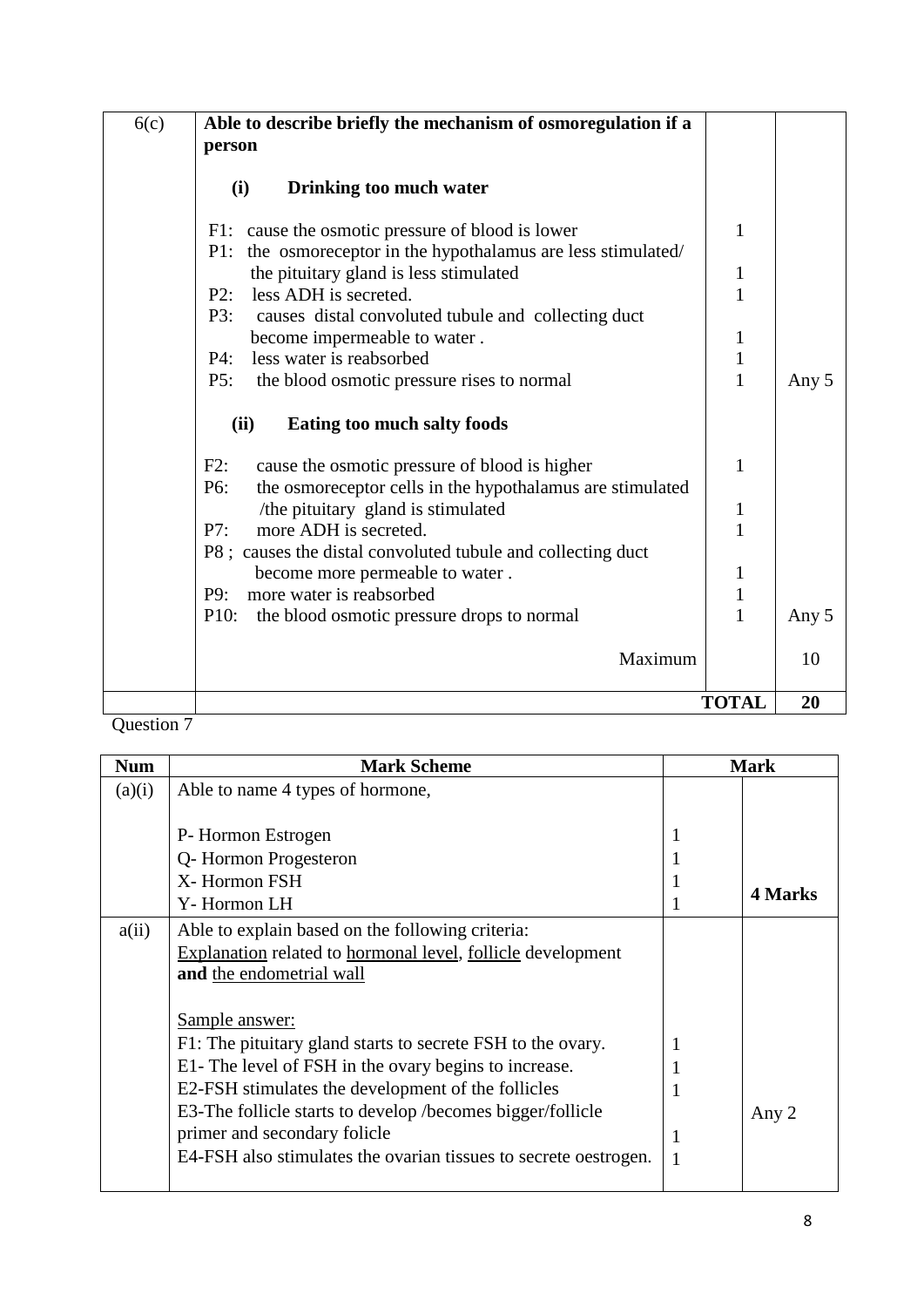| <b>Num</b>       | <b>Mark Scheme</b>                                                                                                         |              | <b>Mark</b>     |
|------------------|----------------------------------------------------------------------------------------------------------------------------|--------------|-----------------|
|                  | F2: -The oestrogen hormone is secreted by follicles                                                                        | $\mathbf{1}$ | Any 2           |
|                  | E5- The oestrogen stimulates the repair and heal of the                                                                    | 1            |                 |
|                  | endometrial wall // the thickening of the endometrial wall.                                                                |              |                 |
|                  | E6-When oestrogen reaches maximum/ its peak,                                                                               | 1            |                 |
|                  | F3-It stimulates the pituitary gland to secrete the Leutinizing<br>hormone /LH.                                            | $\mathbf{1}$ |                 |
|                  | E7-LH stimulates ovulation/completion of meiosis I in the<br>ovary.                                                        | 1            | Any 2           |
|                  | E8-The follicle develops to form Graafian follicle                                                                         | 1            |                 |
|                  | E9-Which releases a matured secondary oocyte into the                                                                      | 1            |                 |
|                  | fallopian tube.                                                                                                            |              |                 |
|                  | E10-Endometrial wall becomes thicker/increases in thickness                                                                | $\mathbf{1}$ |                 |
|                  | F4-The emptied Graafian follicle degenerates to form corpus<br>luteum.                                                     | 1            |                 |
|                  | E11-LH stimulates corpus luteum to secrete Progesteron.                                                                    | 1            | Any 2           |
|                  | E12-The level of Progesteron starts to increase in the ovary.                                                              | $\mathbf{1}$ |                 |
|                  | E13-Progesteron maintains the thickening of endometrium //                                                                 | $\mathbf{1}$ |                 |
|                  | ensures the endometrial wall to be highly vascularised.                                                                    |              |                 |
|                  | E14-Progesteron also prevents the secretion of FSH and LH                                                                  | $\mathbf{1}$ |                 |
|                  | from the pituitary.                                                                                                        |              |                 |
|                  | E15-Development of new follicles and ovulation thus stop.<br>E16- Endometrium is thick and highly vascularised// ready for | $\mathbf{1}$ |                 |
|                  | implantation.                                                                                                              | 1            |                 |
|                  |                                                                                                                            |              |                 |
|                  | F5- if fertilization does not occur, Corpus luteum disintegrates                                                           | $\mathbf{1}$ |                 |
|                  | E17-FSH, LH and oestrogen drops which causes the                                                                           | $\mathbf{1}$ | Any 2           |
|                  | progesterone level to decline as well.                                                                                     | $\mathbf{1}$ |                 |
|                  | F18-Endometrial wall will break and menstruation starts.                                                                   |              | 10 <sub>m</sub> |
| 7 <sub>(b)</sub> | Able to explain premenstrual syndrome                                                                                      |              |                 |
|                  | F- from 2nd july-15 th july 2017                                                                                           | 1            |                 |
|                  | C1- imbalance hormonal level of oestrogen/progesterone                                                                     |              |                 |
|                  | during menstrual cycle.                                                                                                    | 1            |                 |
|                  | C2- genetic factors                                                                                                        | 1            |                 |
|                  | S1- effect on emotional                                                                                                    | 1            |                 |
|                  | P1- such as depression/ mood swing/ anxiety/ anger/ aggression                                                             | 1            |                 |
|                  | P2- fatigue/ loss of appetite                                                                                              | 1            |                 |
|                  | S2- effect on physical                                                                                                     | 1            |                 |
|                  | P3- such as stomache/ headache/ nausea/ backache/ bloated                                                                  |              |                 |
|                  | belly/irritability/allergies/irritable bowel syndrome/migraine                                                             | $\mathbf{I}$ |                 |
|                  | S <sub>3</sub> – effects on mental                                                                                         | 1            |                 |
|                  | P4 – decreased alertness/trouble concentrating                                                                             | 1            | Max 6           |
|                  | <i>Notes:</i> $F=1$ , $C+ S/P = any5$                                                                                      |              |                 |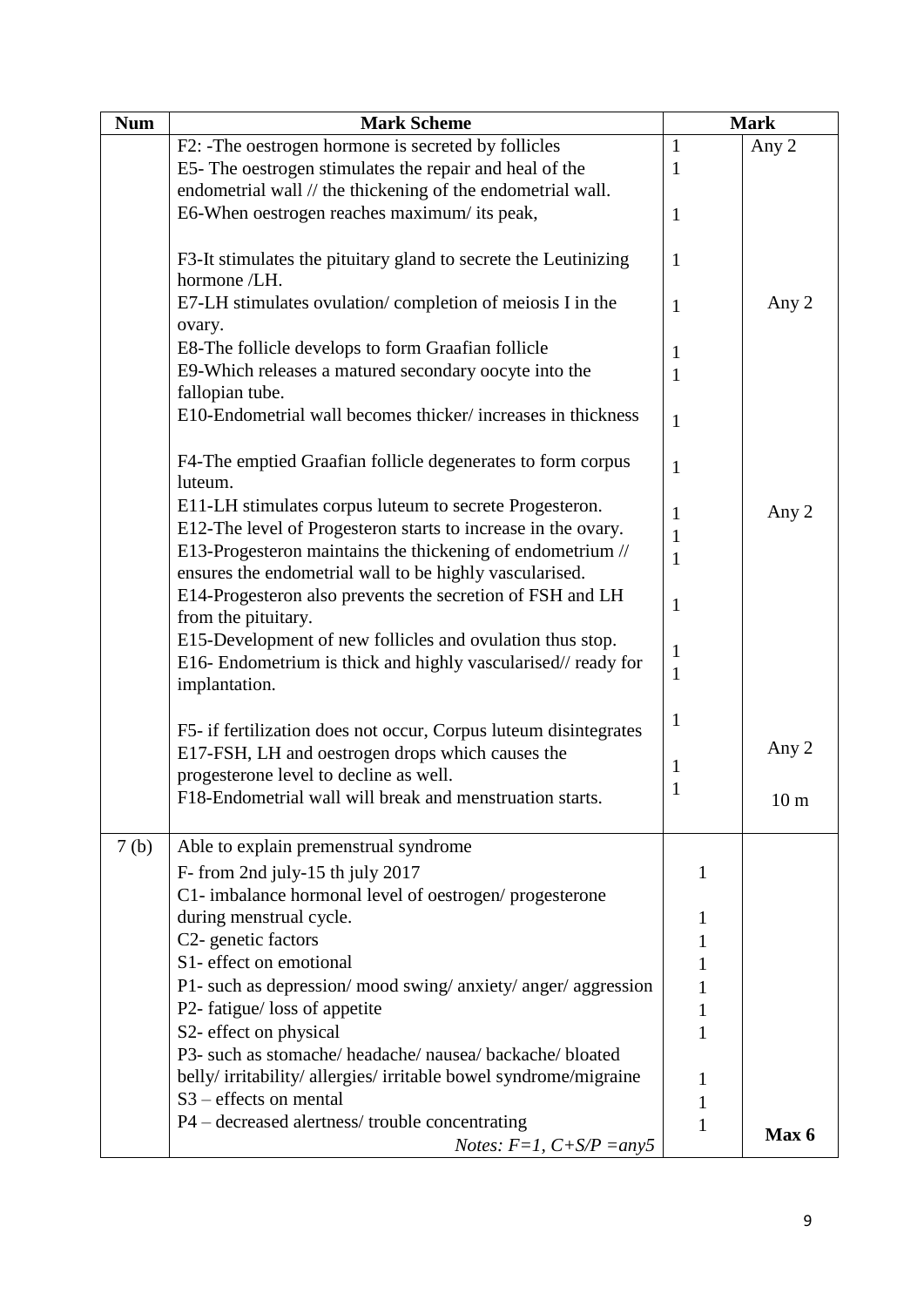| <b>Num</b> | <b>MARK SCHEME</b>                                                | <b>MARKS</b> |                |
|------------|-------------------------------------------------------------------|--------------|----------------|
| (a)(i)     | Able to define Mendel Second Law                                  |              |                |
|            | Sample Answer                                                     |              |                |
|            | P1: Each pair of alelles control the trait of organism// alelles  | 1            |                |
|            | TT/Tt/tt control trait tall or dwarf                              |              |                |
|            | P2: During gamete formation, each member of allele TT/Tt/tt may   | $\mathbf{1}$ | $\overline{2}$ |
|            | combine randomly with either member of pair of allele AA/Aa/aa    |              |                |
|            |                                                                   |              |                |
| (a)(ii)    | Able to write down the genotypes of the parents of each cross and |              |                |
|            | illustrate the inheritance of cross I using schematic diagram.    |              |                |
|            |                                                                   |              |                |
|            | Sample answer                                                     |              |                |
|            | Parent's genotypes<br>Cross                                       |              |                |
|            | I<br>TtAa x ttaa<br>$\mathbf{I}$<br>TtAA x TtAA                   | 1<br>1       |                |
|            | TtAa x Ttaa<br>III                                                | 1            |                |
|            | ttAA x TTaa<br>IV                                                 | $\mathbf{1}$ |                |
|            |                                                                   |              |                |
|            |                                                                   |              |                |
|            | Parent's genotype :<br>TtAa<br>ttaa<br>$\mathbf{X}$               |              |                |
|            |                                                                   | $\mathbf{1}$ |                |
|            | meiosis                                                           |              |                |
|            | Gametes<br>Ta<br>tA<br>ta<br>ta                                   | 1            |                |
|            | random                                                            |              |                |
|            | fertilization                                                     |              |                |
|            |                                                                   | $\mathbf{1}$ |                |
|            | Offspring's<br>Ttaa<br>ttAa<br>TtAa<br>ttaa<br>genotype           |              |                |
|            |                                                                   |              |                |
|            | offspring's<br>tall,<br>tall,<br>dwarf,<br>dwarf,                 |              |                |
|            | phenotype<br>terminal<br>axial<br>axial<br>terminal               |              |                |
|            |                                                                   | $\mathbf{1}$ | 8              |
|            | phenotypic ratio $1 : 1 : 1$<br>$\mathbf{1}$<br>$\sim$ 100 $\sim$ |              |                |
|            | notes : gametes 1                                                 |              |                |
|            | meiosis and random fertilisation 1                                |              |                |
|            | offspring 1                                                       |              |                |
|            | ratio 1                                                           |              |                |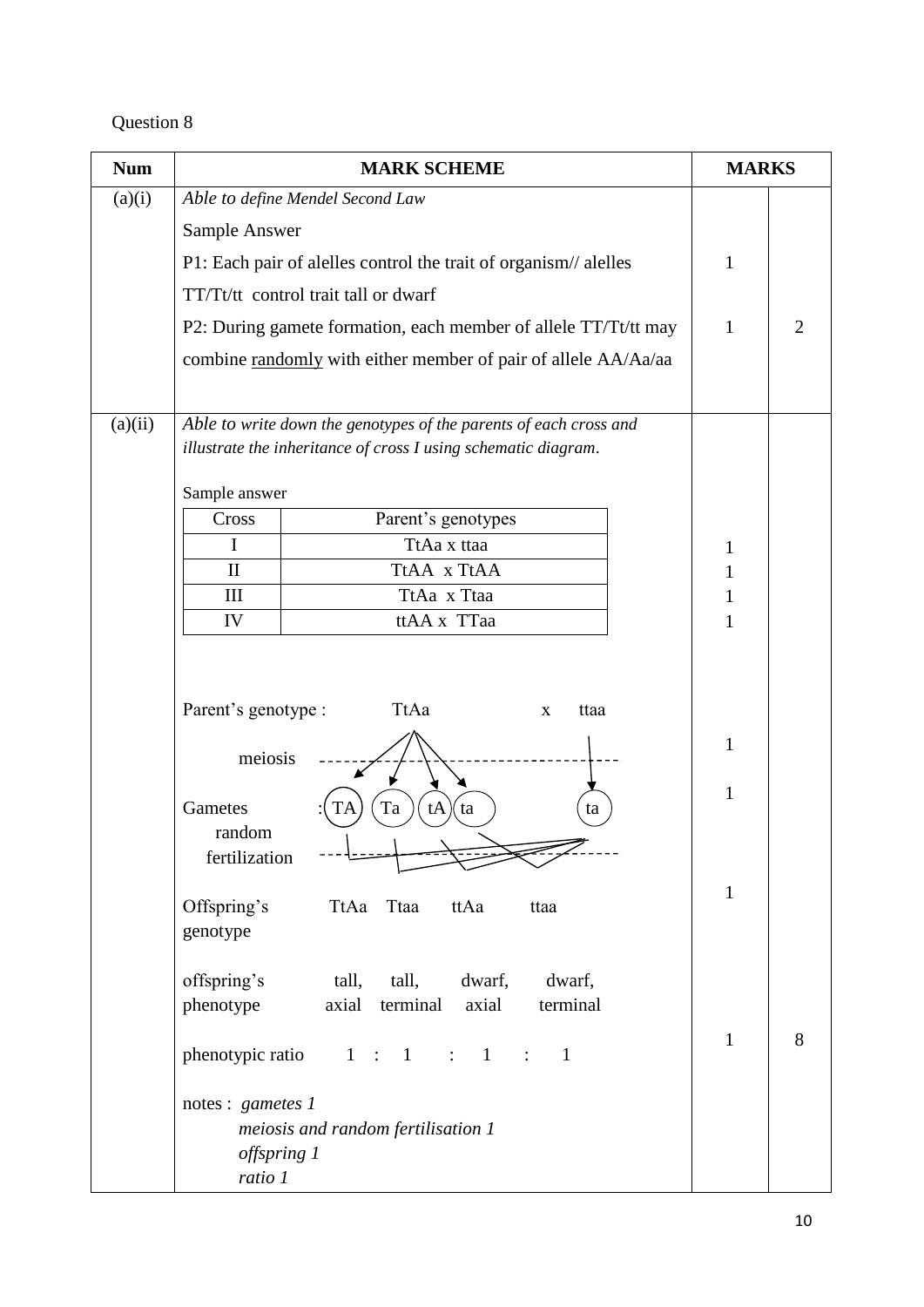| 8(b)(i)  | Able to explain the differences between diagram 8.1 and 8.2                                                                                               |                       |              |            |
|----------|-----------------------------------------------------------------------------------------------------------------------------------------------------------|-----------------------|--------------|------------|
|          | Sample answer                                                                                                                                             |                       |              |            |
|          | Diagram 8.1                                                                                                                                               | Diagram 8.2           |              |            |
|          | Down's syndrome                                                                                                                                           | Turner's syndrome     | 1            |            |
|          | Extra one autosome at                                                                                                                                     | Lack one X chromosome | $\mathbf{1}$ |            |
|          | chromosome 21                                                                                                                                             |                       |              |            |
|          | Male                                                                                                                                                      | Female                | $\mathbf{1}$ |            |
|          | 47 chromosome                                                                                                                                             | 45 chromosome         | $\mathbf{1}$ | 4<br>marks |
| 8(b)(ii) | Able to explain why color blinds often occur in men as opposed to<br>women and suggest ways to overcome color blindness in a family<br>Sample Answer;     |                       |              |            |
|          | P1 ; colour blindness is cause by recessive alelle on X                                                                                                   |                       |              |            |
|          | chromosome                                                                                                                                                |                       |              |            |
|          | $P2$ : in male, the presence of one recessive alelle on X<br>chromosomes produce colour blindness (due Y does not carry any                               |                       |              |            |
|          | alleles for colour blindness)                                                                                                                             |                       |              |            |
|          | P3 : in female, the presence of one recessive alelle on X                                                                                                 |                       | 1            |            |
|          | chromosomes do not produce colour blindness but only a carrier<br>P4 ; the presence of both recessive alelle on X chromosomes<br>produce colour blindness | 1                     |              |            |
|          | P5; using gene theraphy to treat hereditary disease                                                                                                       |                       | 1            |            |
|          | P6 : by insertion of genes into an individual's cells or tissue                                                                                           |                       |              |            |
|          | P7 : by marriage to eliminate recessive in next generation                                                                                                |                       |              |            |
|          | P8 : marry a person those homozygote dominant for normal colour                                                                                           |                       | 1            | max        |
|          | vision                                                                                                                                                    |                       | Any 6        | 6          |
|          |                                                                                                                                                           | <b>TOTAL</b>          | 20 Marks     |            |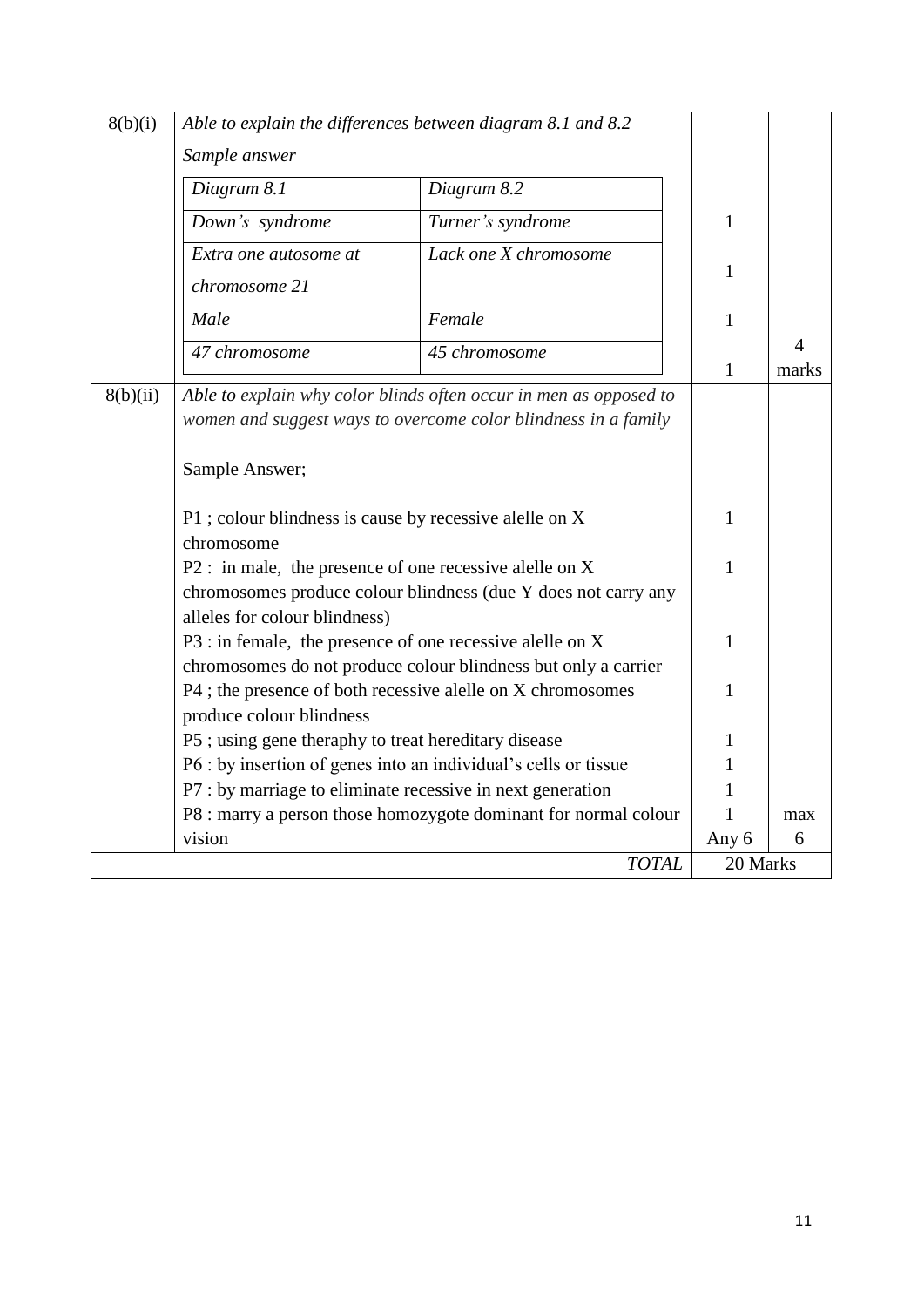| <b>Num</b> | <b>Scoring Criteria</b>                                                                                                                                                                                                                                                                                                                                                                                                                                                                                              | <b>Marks</b>                                         |          |
|------------|----------------------------------------------------------------------------------------------------------------------------------------------------------------------------------------------------------------------------------------------------------------------------------------------------------------------------------------------------------------------------------------------------------------------------------------------------------------------------------------------------------------------|------------------------------------------------------|----------|
| (a)(i)     | Able to explain the function of bacteria X, bacteria Y and                                                                                                                                                                                                                                                                                                                                                                                                                                                           |                                                      |          |
|            | bacteria Q in nitrogen cycle                                                                                                                                                                                                                                                                                                                                                                                                                                                                                         |                                                      |          |
|            | suggested answer:                                                                                                                                                                                                                                                                                                                                                                                                                                                                                                    |                                                      |          |
|            | F1: Bacteria X is decomposer<br>P1: When fish eats the plants, the organic nitrogen is transferred into<br>the body of fish<br>P2: when the fish and plant die,<br>P3: Bacteria X will decompose / break down dead plant and<br>animals to ammonia<br>F2: bacteria Y is Nitrosomonas sp. / nitrifying bacteria<br>P4: converted ammonia / $NH_3$ into nitrites/ $NO_2$<br>P5: by nitrifying process<br>F3: bacteria Q is Nitrobacter sp. / nitrifying bacteria<br>P6: converted nitrites/ $NO2$ into nitrates/ $NO3$ | 1<br>$\mathbf{1}$<br>1<br>1<br>1<br>1<br>1<br>1<br>1 | Max 7    |
| (ii)       | Able to explain the effect if there is no bacteria $X$ in the pond<br>ecosystem                                                                                                                                                                                                                                                                                                                                                                                                                                      |                                                      |          |
|            | Suggested answer:<br>F1: decomposition of dead animals, plant and the waste<br>products does not occur<br>P1: this increases the organics wastes on the pond ecosystem<br>F2: Natural cycle such as carbon cycle / nitrogen cycle are<br>disrupted<br>P2: because carbon and nitrogen remains in the death<br>F3: The soil becomes infertile and photosynthesis will not<br>occur                                                                                                                                    | 1<br>1<br>$\mathbf{1}$<br>1<br>1                     | max<br>3 |
| (b)(i)     | Able to explain the causes which contribute to the increasing<br>concentration of carbon dioxide in the atmosphere and the effects<br>to the environment.<br>Suggested answer:<br>Causes:<br>C1: the increasing number of vehicles// factories<br>C2: (Vehicles//factories) release a large amount of carbon<br>dioxide<br>C3: reducing of the area of forest/jungle//increasing of                                                                                                                                  | 1<br>1<br>1                                          |          |
|            | deforestation<br>C4: less carbon dioxide is used by plants for photosyhnthesis<br>C5: power station used fossil fuel to generate electricity                                                                                                                                                                                                                                                                                                                                                                         | 1<br>1                                               | Max 3    |
|            | (any three)                                                                                                                                                                                                                                                                                                                                                                                                                                                                                                          |                                                      |          |
|            |                                                                                                                                                                                                                                                                                                                                                                                                                                                                                                                      |                                                      |          |